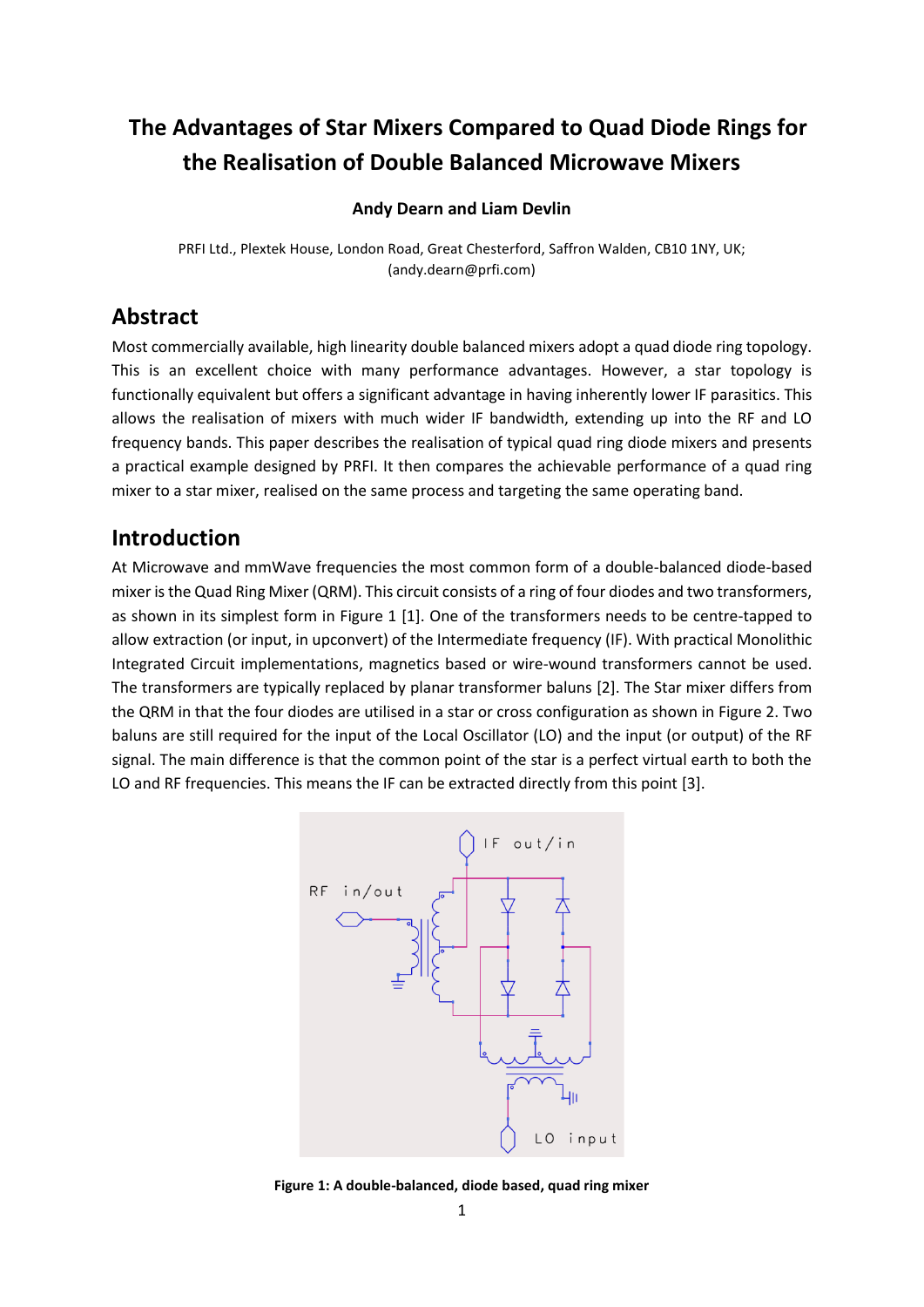

**Figure 2: Star mixer configuration**

## <span id="page-1-0"></span>**Circuit Design**

#### **Quad Ring Mixer**

A photograph of an example QRM MMIC design from PRFI is shown in [Figure 3](#page-1-1) [\[4\].](#page-9-3) Here the baluns are planar transformer designs based on the Marchand Balun. The concept of the Marchand Balun is shown in its simplest form in [Figure 4.](#page-2-0) Each of the four transmission lines are  $\lambda/4$  in length at the centre frequency of operation [\[5\].](#page-9-4) A more complex form, better suited to monolithic realisation, is shown i[n Figure 5](#page-2-1). In this case the secondary 'winding' is formed of two coupled lines. A centre-tapped version of the Marchand Balun can be formed by AC coupling the secondary ground to form a convenient tap-off point, as shown in [Figure 6.](#page-2-2) The conventional Marchand Balun and the centretapped version can be wrapped into planar transformer versions as shown i[n Figure 7](#page-3-0) [\[6\].](#page-9-5) This was the approach used for the mixer in [Figure 3.](#page-1-1)

<span id="page-1-1"></span>

**Figure 3: MMIC QRM example**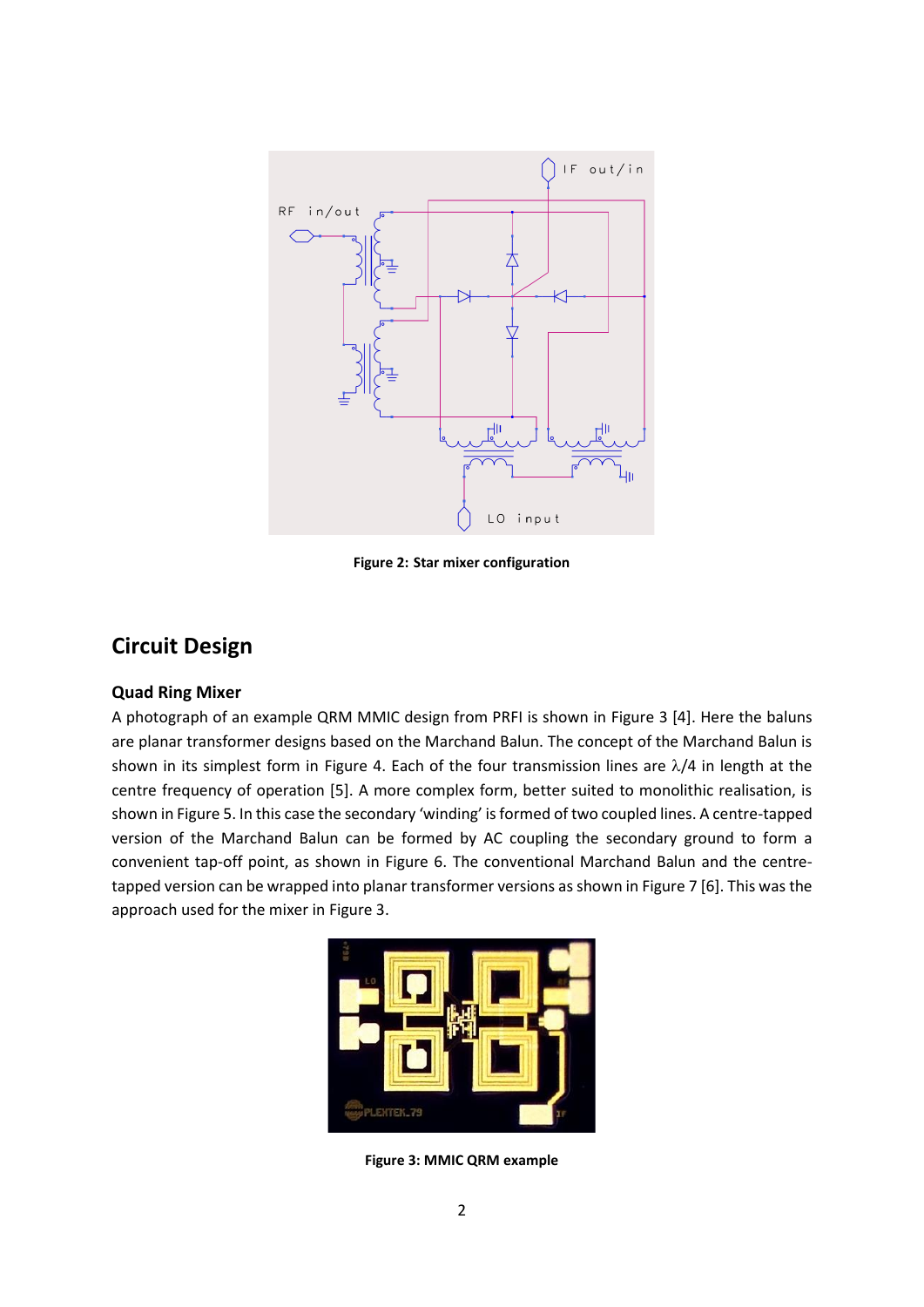

**Figure 4: Simple Marchand balun**

<span id="page-2-0"></span>

**Figure 5: Three-line Marchand balun**

<span id="page-2-1"></span>

<span id="page-2-2"></span>**Figure 6: Centre-tapped version of the planar Marchand balun**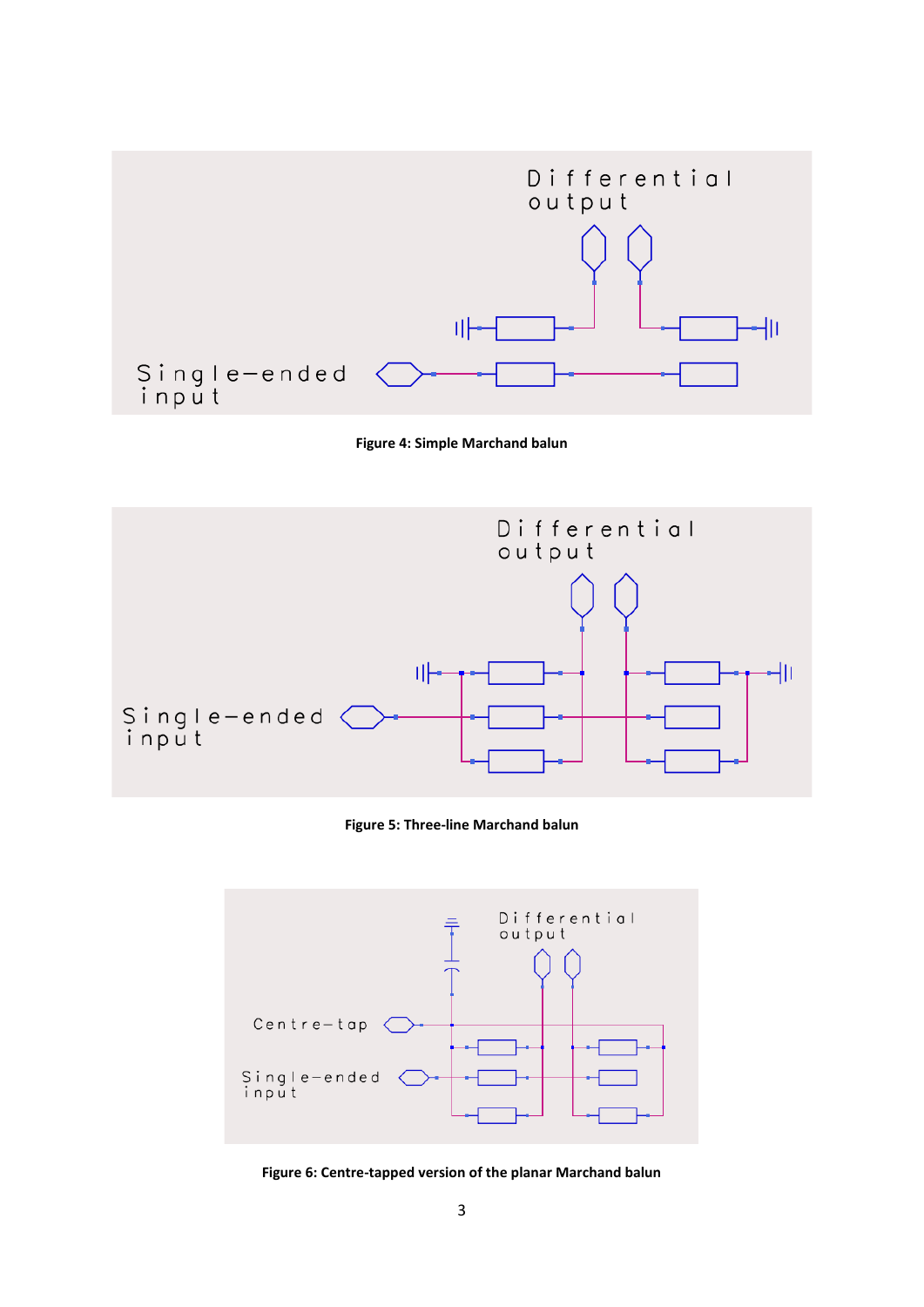

**Figure 7: Planar transformer versions of the Marchand balun: (a) 3-port; (b) centre-tapped**

<span id="page-3-0"></span>Thus, the simplified schematic for the QRM using Planar Marchand baluns is given in [Figure 8.](#page-3-1)



<span id="page-3-1"></span>**Figure 8: Schematic of QRM using Marchand baluns**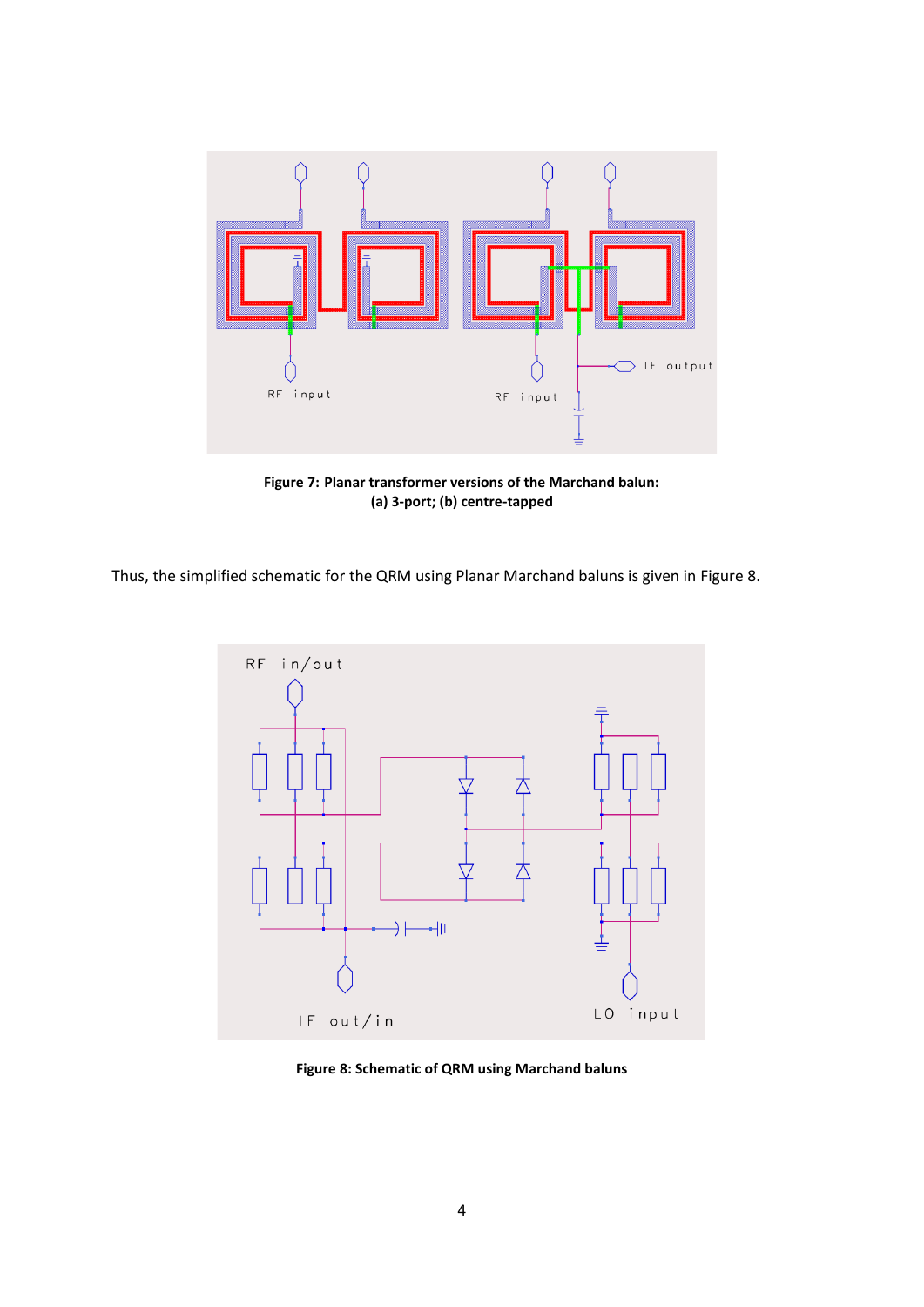#### **Star Mixer**

At first glance the transformer arrangement of the Star mixer shown in [Figure 2](#page-1-0) can appear daunting compared to that of the more conventional QRM. In reality there is an elegant solution in that two crossed Marchand baluns can be used [\[7\].](#page-9-6) This is illustrated i[n Figure 9](#page-4-0)



<span id="page-4-0"></span>**Figure 9: Practical MMIC implementation of the Star mixer using two Crossed Marchand baluns**

### **Comparison of the QRM and Star Mixer**

The two MMIC mixer designs were compared using the Harmonic Balance simulator within Keysight ADS. A commercially available GaAs HBT process from WIN Semiconductor was used, with Schottky diodes being used for the mixer elements. For the QRM mixer a planar Marchand balun and a centretapped version were adopted. The designs covered an approximate RF range of 6 to 20GHz. For the Star Mixer, two standard 3-line Marchand baluns were EM simulated in the crossed configuration of [Figure 9.](#page-4-0) The nominal design range of the crossed Marchand baluns was again 6 to 20GHz. The same size diodes were used in both designs.

Several important mixer parameters where then analysed and compared. In all the following plots the Star mixer result is shown in RED and the QRM in **BLUE**. The first comparison (shown in [Figure 10\)](#page-5-0) is conversion gain vs. RF input frequency in Downconvert mode. In this particular simulation the LO input power is +15dBm and the IF output is fixed at 30MHz. It is clear from this plot that the QRM performs well over the full range of the baluns, i.e., 6 to 20GHz. The Star mixer, however, has a slightly reduced frequency range operating well across about an octave bandwidth. However, an important performance metric to note is that over the 9 to 17GHz band the Star mixer has approximately 2dB less conversion loss than the QRM.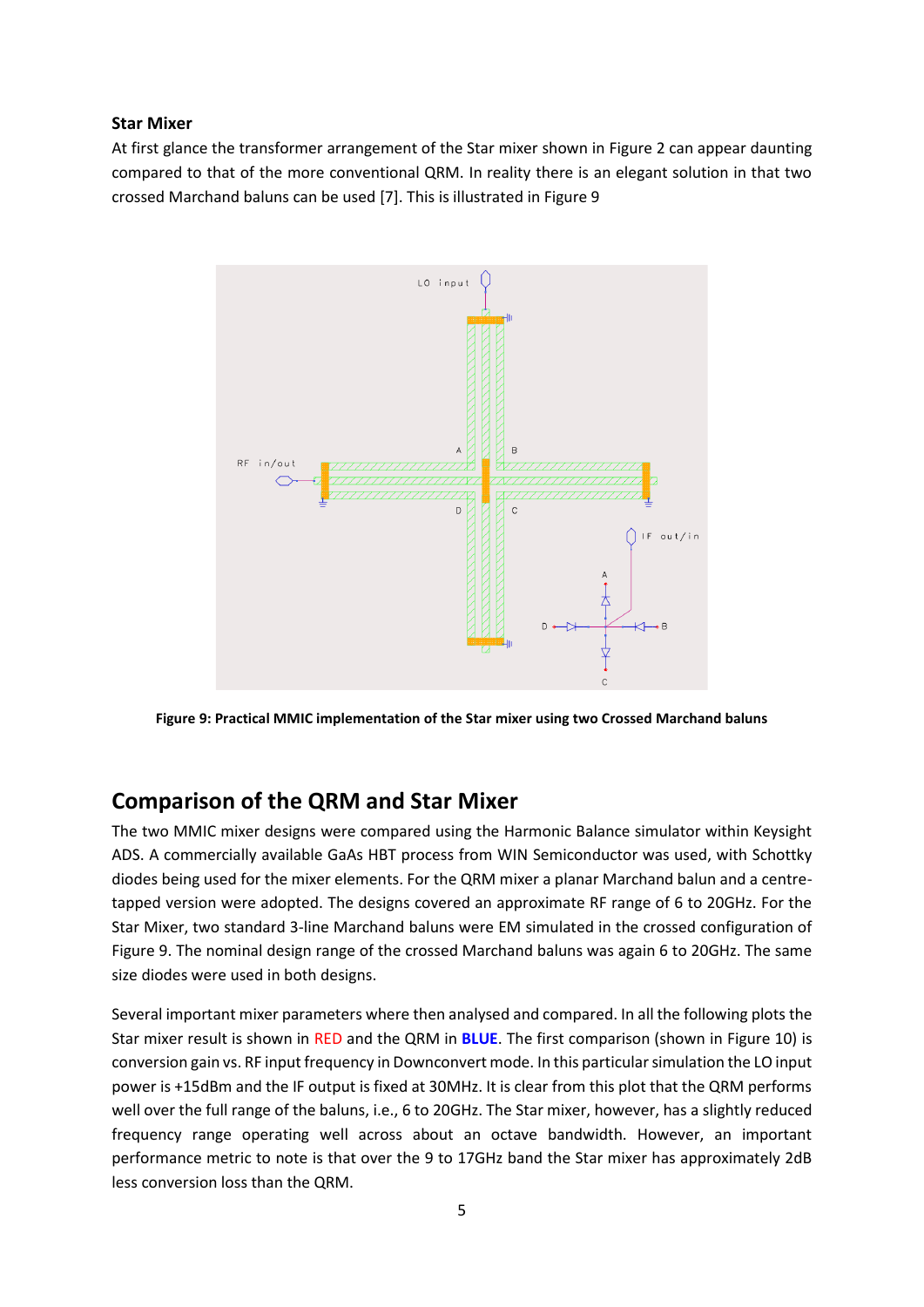

**Figure 10: Comparison of conversion gain with RF input frequency**

<span id="page-5-0"></span>When comparing the conversion loss against IF (output) frequency the major advantage of the Star mixer configuration is revealed. [Figure 11](#page-5-1) shows conversion gain vs. IF output frequency. In this case the LO is fixed at 8GHz (+15dBm), and the varying RF input frequency is LO+IF. The practical maximum IF in the QRM case is of the order of 6GHz, which is at the bottom end of the RF and LO bands. The Star mixer consistently has 2dB less loss over this range, but also continues operating up to around 11GHz well into the RF and LO operating bands.



Downconvert, C. Gain vs. IF

<span id="page-5-1"></span>**Figure 11: Comparison of Conversion Gain with IF output frequency:**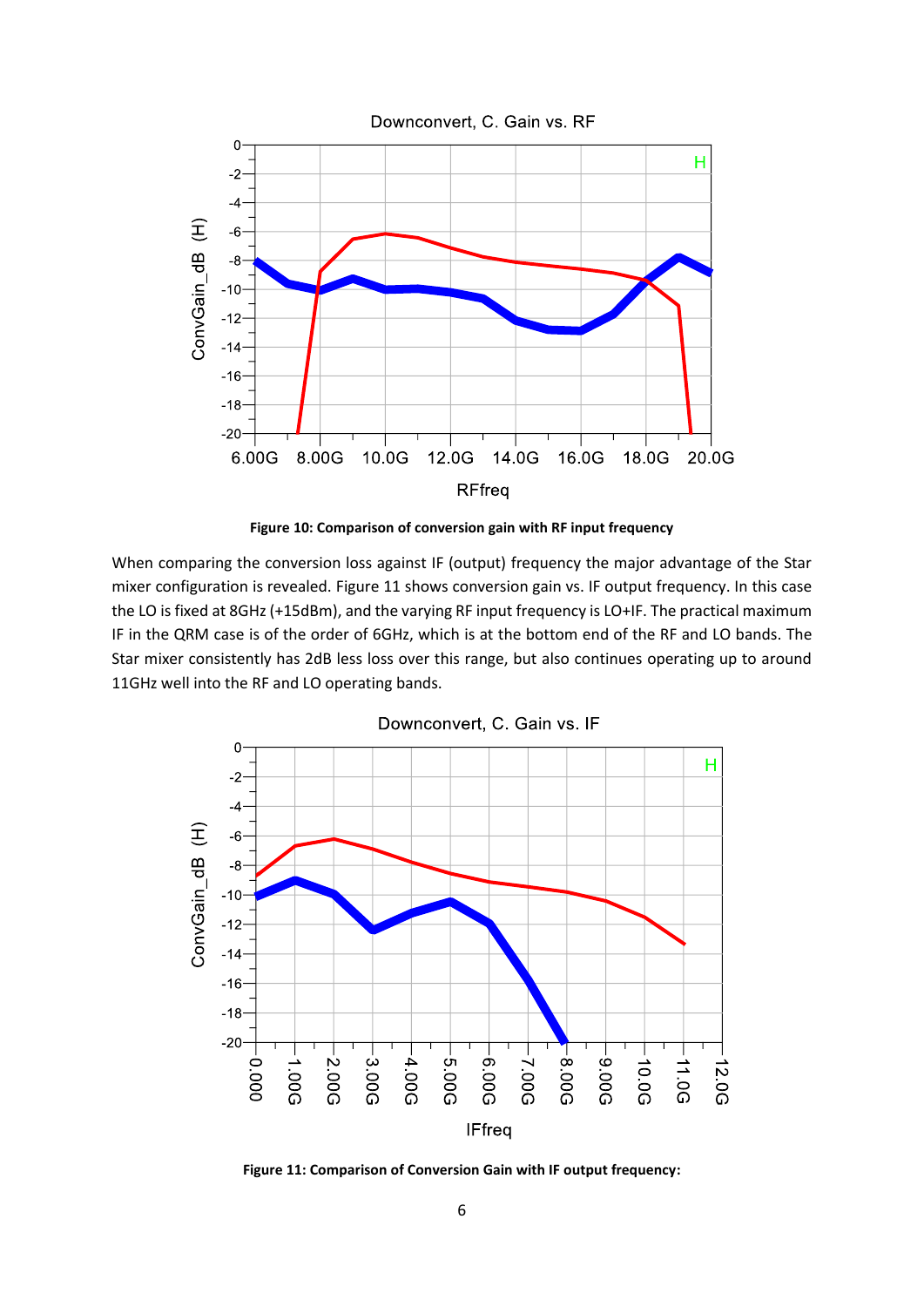Next, the power compression performance of the two mixers is considered. [Figure 12](#page-6-0) compares the 1dB compression point of the two mixers. Note, the input referred compression point is plotted, which is the commonly specified parameter for passive mixers, or indeed, any component with loss. At the two extremes of the Star mixer's band (9 and 18GHz) the values are roughly equal. In band the QRM is consistently 2dB higher. This is mainly due to the 2dB extra conversion loss of the QRM. The output referred 1dB compression point is actually higher in the Star mixer by 1 to 2 dB. [Figure 13](#page-7-0) compares the linearity of the two mixers in the form of the input referred third order intercept point (IIP3). Here the two mixer types offer comparable performance although because of its lower conversion loss the star mixer would offer higher output referred IP3.



<span id="page-6-0"></span>**Figure 12: Comparison of P-1dB (input referred) with RF input frequency**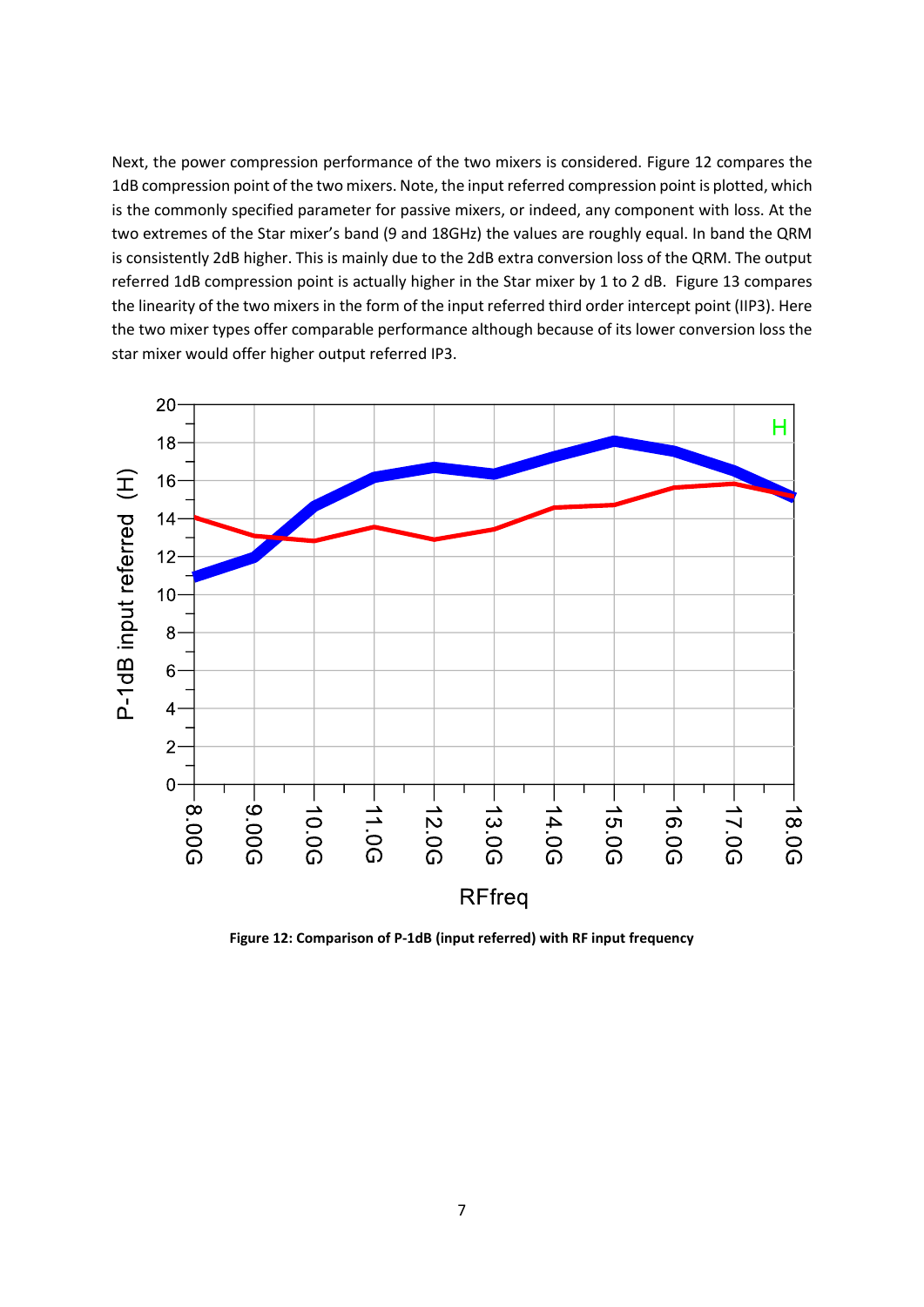

**Figure 13: Comparison of IP3 (input referred) with RF input frequency**

<span id="page-7-0"></span>The isolation of the LO input signal to the IF output port is compared in [Figure 14.](#page-8-0) Here the QRM is better, although the Star mixer performance is still respectable at ≥30dB. The superior LO to IF isolation of the QRM is due to the physical separation of the LO balun from the RF/IF centre-tapped balun (see [Figure 8\)](#page-3-1).

The isolation of the RF input signal to the IF output signal is simulated in [Figure 15.](#page-8-1) The QRM performance here is very poor. This is mainly due to the capacitor used to provide the RF short at the centre-tapped Marchand balun, shown in [Figure 6.](#page-2-2) The capacitance needs to provide a good RF short circuit over the 6 to 20 GHz range. However, this means that as the IF frequency approaches 6GHz it will also see a low impedance path to ground. A compromise value of capacitance must therefore be selected, which limits the RF to IF isolation that can be obtained. One possible solution to this issue is to provide additional low-pass filtering at the IF output port to eliminate RF (and LO) breakthrough but this occupies die area and adds insertion loss. The beauty of the Star mixer is that this is not required – the IF port of the star mixer is a virtual earth and is inherently RF grounded without any associated low impedance path for the IF.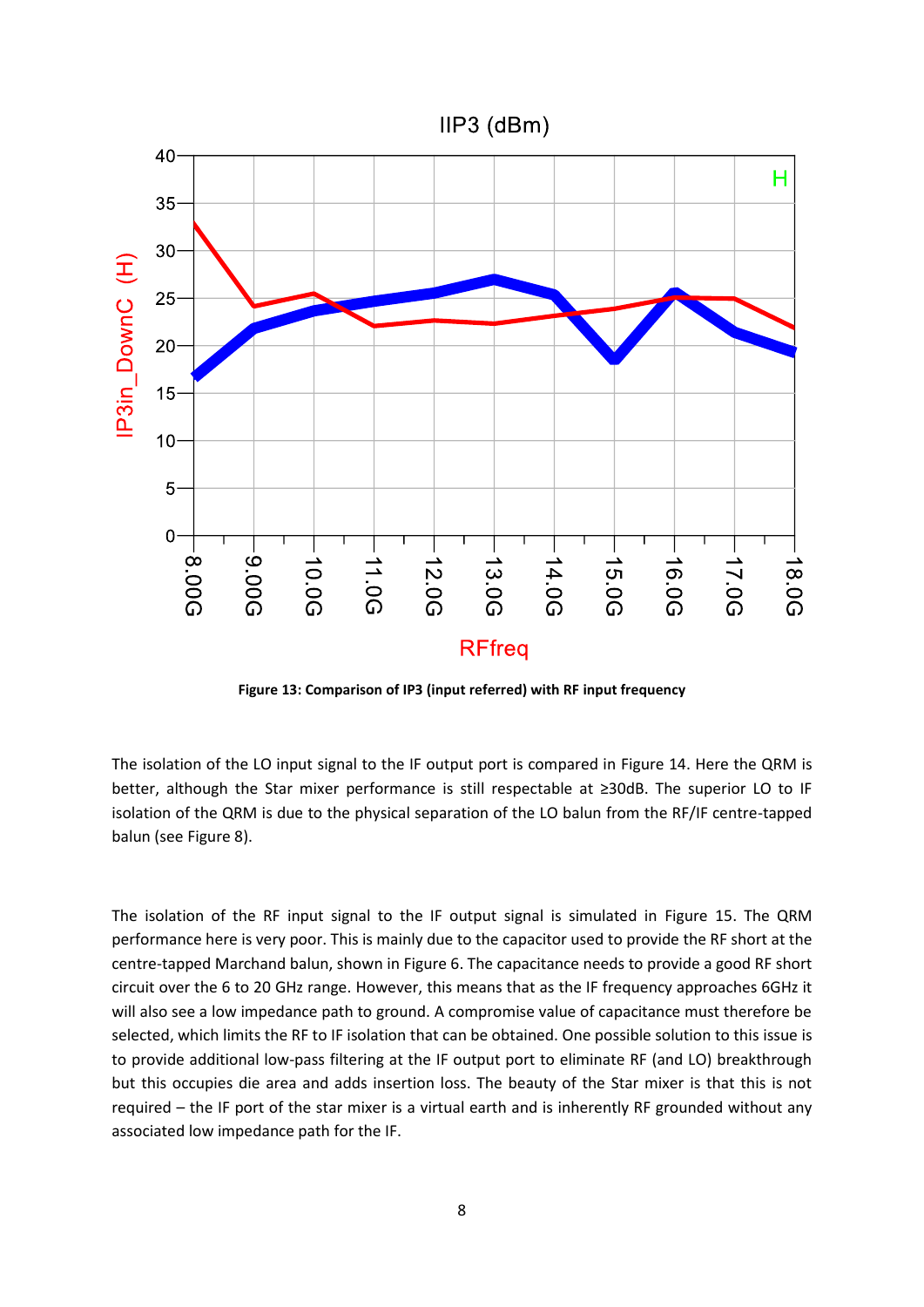

**Figure 14: Comparison of LO-to-IF Isolation with RF input frequency**

<span id="page-8-0"></span>

<span id="page-8-1"></span>**Figure 15: Comparison of RF-to-IF Isolation with RF input frequency**